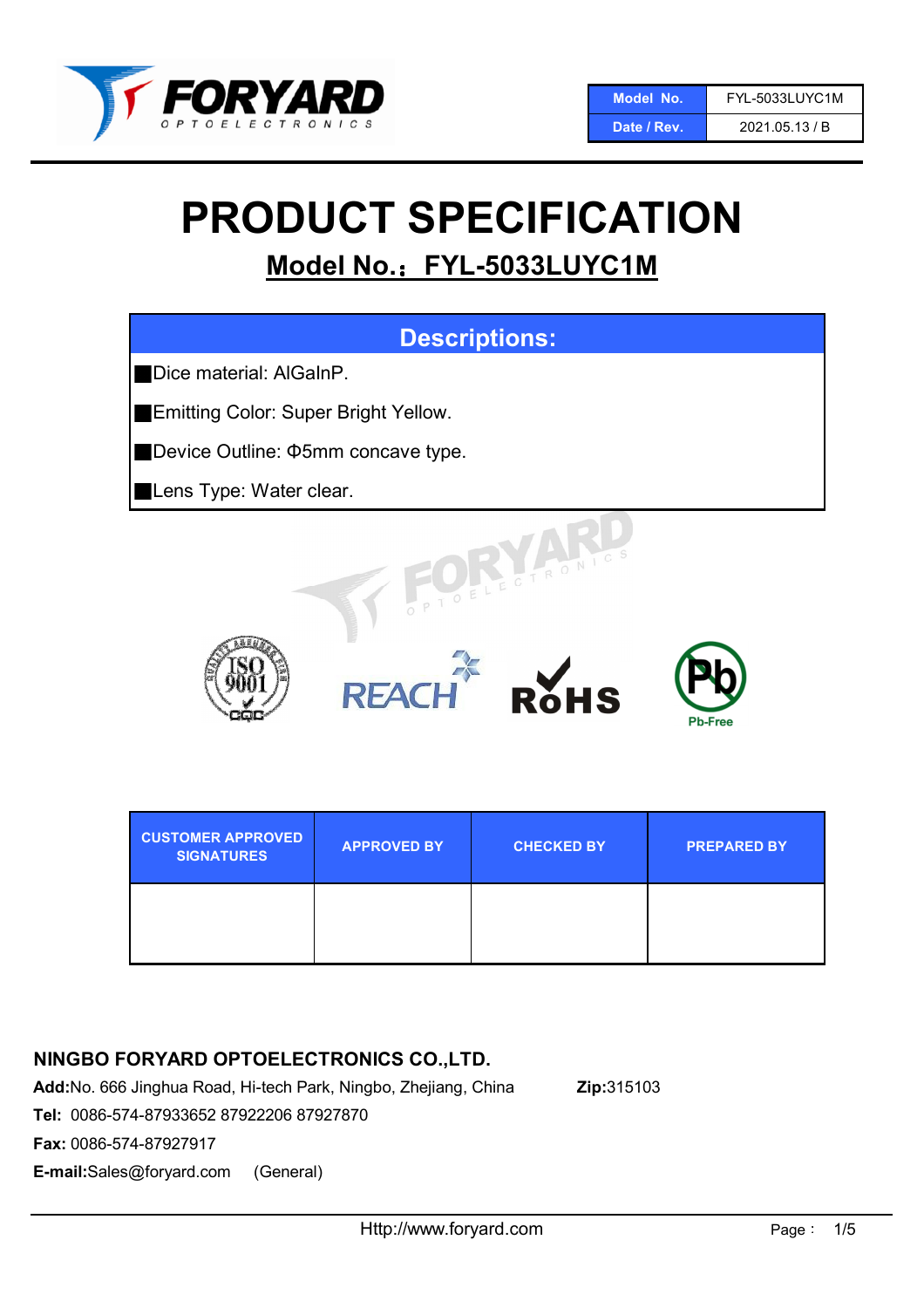

| Model No.   | FYL-5033LUYC1M |  |  |
|-------------|----------------|--|--|
| Date / Rev. | 2021.05.13 / B |  |  |

#### ■ Features

- 1.Low power consumption.
- 2.High efficiency.
- 3.General purpose leads.
- 4.High intensity.
- 5.RoHs compliant.
- Package configuration



#### Notes:

- 1. All dimensions are millimeters (inches)
- 2. Tolerance is ±0.25mm(.010") unless otherwise noted.
- 3. The specifications, characteristics and technical data described in the datasheet are subject to change without prior notice.
- 4.The drawing is different from the actual one, please refer to the sample.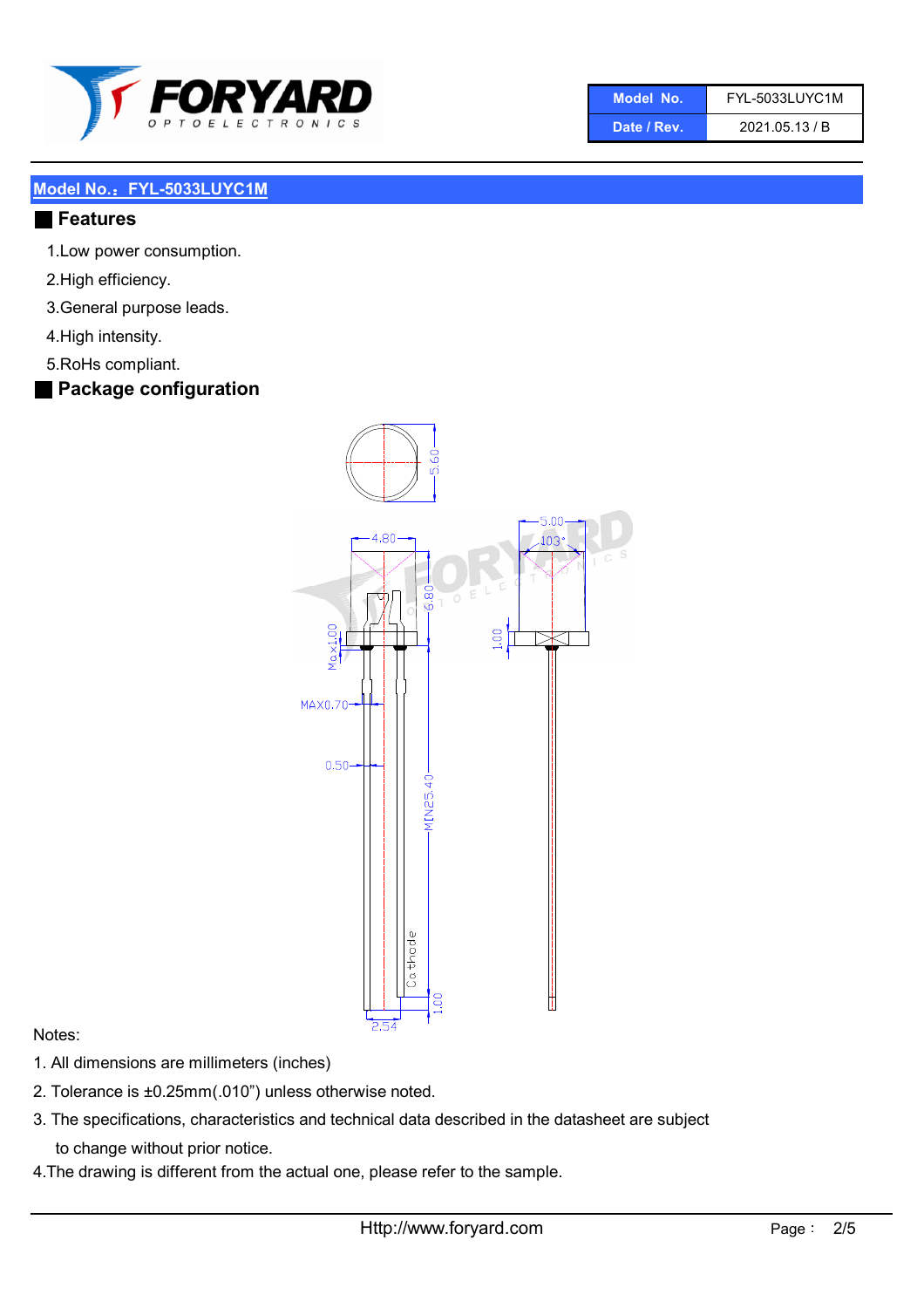

| Model No.   | FYL-5033LUYC1M |
|-------------|----------------|
| Date / Rev. | 2021.05.13 / B |

## ■ Absolute Maximun Ratings(Ta=25°C)

| Parameter                                                 | MAX.                                | Unit                                 |
|-----------------------------------------------------------|-------------------------------------|--------------------------------------|
| Power Dissipation                                         | 75                                  | mW                                   |
| Peak Forward Current (1/10 Duty Cycle, 0.1ms Pulse Width) | 100                                 | mA                                   |
| Continuous Forward Current                                | 30                                  | mA                                   |
| Derating Linear From 50°C                                 | 0.4                                 | $mA$ <sup><math>\circ</math></sup> C |
| Reverse Voltage                                           | 5                                   | v                                    |
| <b>Operating Temperature Range</b>                        | -40 $\degree$ to +85 $\degree$ C    |                                      |
| Storage Temperature Range                                 | $-40^{\circ}$ C to $+100^{\circ}$ C |                                      |
| Lead Soldering Temperature[4mm(.157") From Body]          | 260℃ for 5 Seconds                  |                                      |

#### ■ Typical Electrical &Optical Charcteristics(Ta=25°C)

| Parameter                       | Symbol                  | Min. | Typ.        | Max.                                  | <b>Unit</b> | <b>Test Condition</b> |
|---------------------------------|-------------------------|------|-------------|---------------------------------------|-------------|-----------------------|
| Luminous Intensity              | I <sub>V</sub>          | 700  | 1380        | 2300                                  | mcd         |                       |
| <b>Viewing Angle</b>            | $2\theta_{1/2}$         |      | $140^\circ$ | ---                                   | Deg         |                       |
| <b>Peak Emission Wavelength</b> | λp                      | ---  | 590         | $\hspace{0.05cm}$ – $\hspace{0.05cm}$ | nm          | $IF = 20mA$           |
| <b>Dominant Wavelength</b>      | λd                      | 586  | 590         | 594                                   | nm          |                       |
| <b>Spectral Line Half-Width</b> | $\triangle \lambda$     | ---  | 20          | $- -$                                 | nm          |                       |
| <b>Forward Voltage</b>          | $\mathsf{V}_\mathsf{F}$ | 1.8  | 2.1         | 2.4                                   | V           |                       |
| <b>Reverse Current</b>          | <sup>I</sup> R          | ---  | ---         | 10                                    | μA          | VR=5V                 |

#### Note:

1.Luminous Intensity is based on the Foryard standards.

#### 2.Pay attention about static for InGaN

#### ■Luminous Intensity Guide (Unit: mcd) @IF=20mA

| code:                   | N <sub>15</sub> | N16       | N <sub>17</sub> | N18       |
|-------------------------|-----------------|-----------|-----------------|-----------|
| Luminous Intensity(mcd) | 700~1000        | 1000~1380 | 1380~1800       | 1800~2300 |

Tolerance of measurement of luminous intensity is ±15%

#### ■ Dominate Wavelength Guide (Unit: nm) @IF=20mA

| ode:                    | v2      | Y4      | Υ5      | Y6      |
|-------------------------|---------|---------|---------|---------|
| Dominate Wavelength(nm) | 586~588 | 588~590 | 590~592 | 592~594 |

Tolerance for each Dominate Wavelength bin is ±1nm

#### ■ Forward Voltage Guide (Unit: V) @IF=20mA

| Code               | V2a     | V2b | V3a | V3b | V4a | V4b                                                         |
|--------------------|---------|-----|-----|-----|-----|-------------------------------------------------------------|
| Forward Voltage(V) | 1.8~1.9 |     |     |     |     | $1.9 - 2.0$ 2.0 $- 2.1$ 2.1 $- 2.2$ 2.2 $- 2.3$ 2.3 $- 2.4$ |

Tolerance of measurement of forward voltage is ±0.1V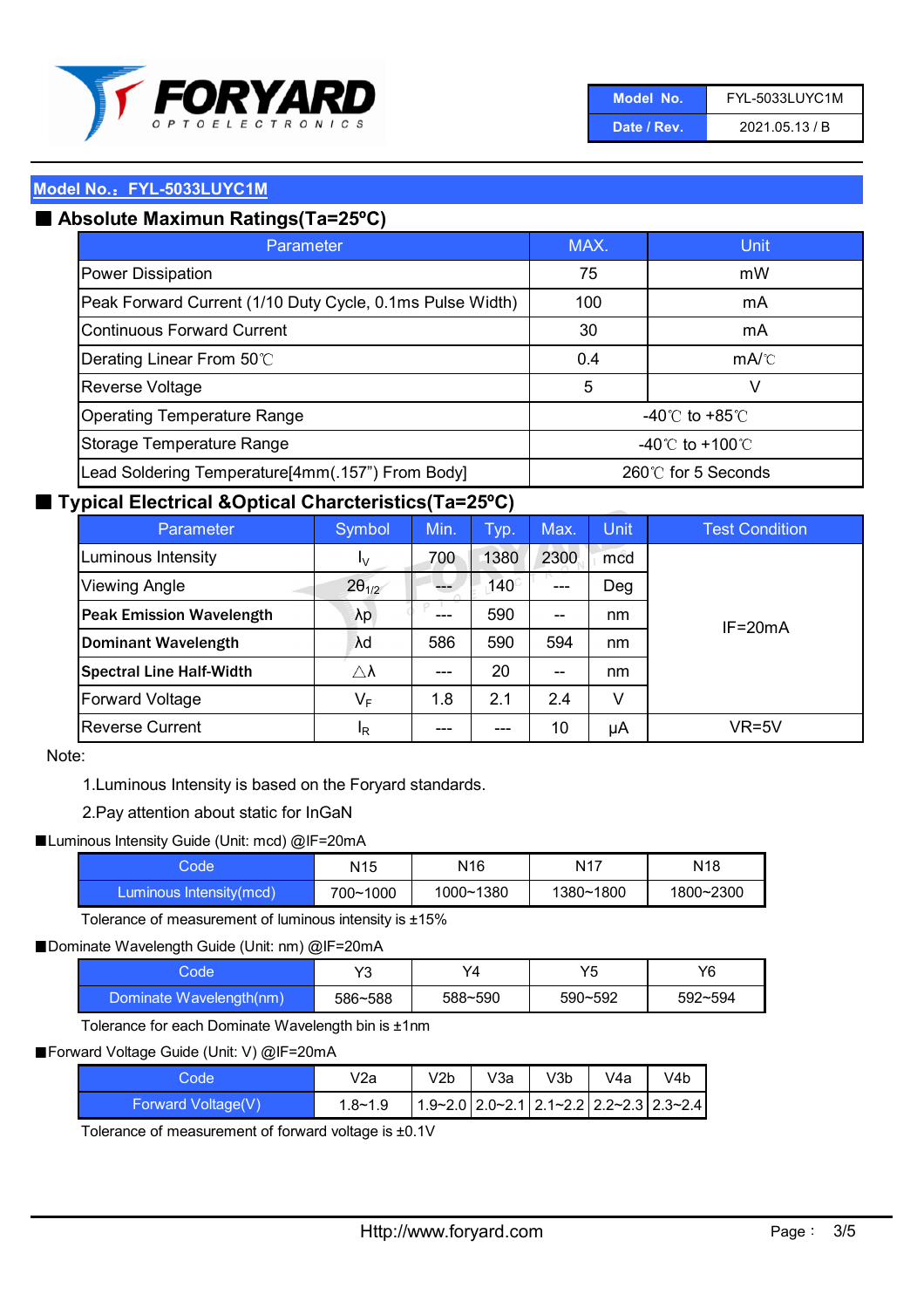

| Model No.'  | <b>FYL-5033LUYC1M</b> |
|-------------|-----------------------|
| Date / Rev. | 2021.05.13 / B        |

## ■ Typical Eletrical/Optical Characteristics Curves(Ta=25°C Unless Otherwise Noted)